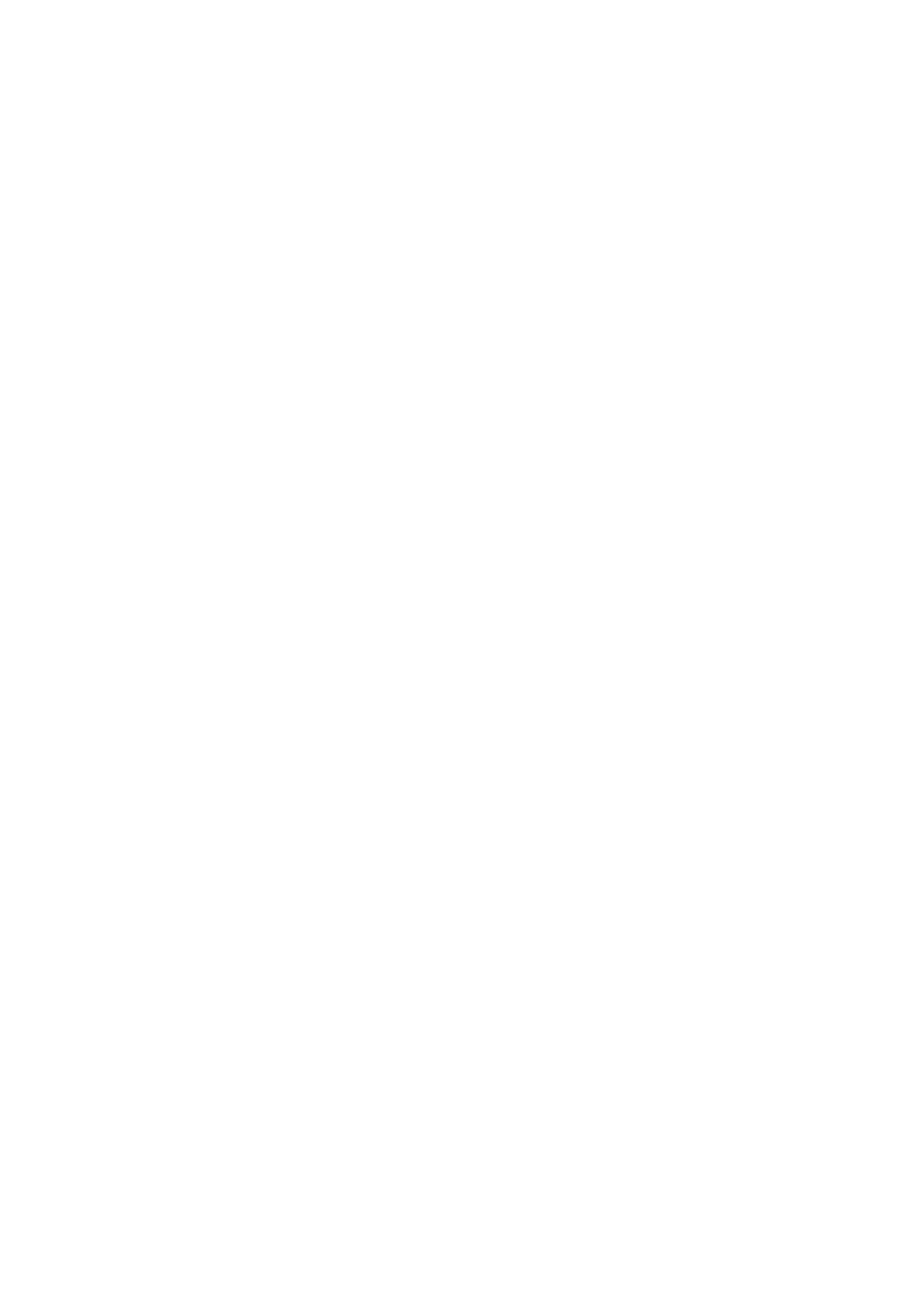# **STAFF SOCIAL MEDIA POLICY**

# **Scope**

This policy applies to support staff, Teachers and Head teachers *(and within this policy will be referenced as employee(s) or school staff)*, based in Thistly Meadow Primary School.

# **Application of this policy to School Governors**

This policy also applies to School Governors as detailed below.

Whilst some aspects of this policy are clearly more targeted at school staff, many have equal application to governors. For example, the policy provides guidance for all on what is considered to be inappropriate use of social media/internet sites. All governors should ensure that they comply with the spirit of the policy.

Though governors would not be subject to the same disciplinary process as staff, there are still forms of redress available where a governor behaves in an inappropriate manner. The appropriate procedures would be followed in such cases.

# **Purpose**

The primary purpose of the social media policy is to clarify how employees should conduct themselves when using all forms of social networking websites and blogs, whether conducted through the school's media, personal media and, in work time or in one's own time.

Employees wanting to create a work-related social media site must discuss this with and obtain the relevant approval from, the Head teacher.

If followed, it will guide employees on how to minimise the risk they may place themselves and pupils in, when they choose to write about their work or matters relating to the school and their personal lives. This in turn will minimise situations where safeguarding concerns could arise, employees' integrity or professional standing could be undermined, or the School and Local Authority brought into disrepute and professional relationships with colleagues and pupils compromised.

Additionally, adhering to the policy reduces the risk of employees inadvertently contravening sections of the Data Protection Act or falling foul of any breaches of confidentiality, privacy, libel, defamation, harassment and copyright laws.

This policy is not intended to prevent employees from using social media sites, but to make them aware of the risks they could face, when sharing information about their professional and/or personal life. Employees should be encouraged to report any concerns that they have regarding content placed by employees on social media sites to the Head teacher.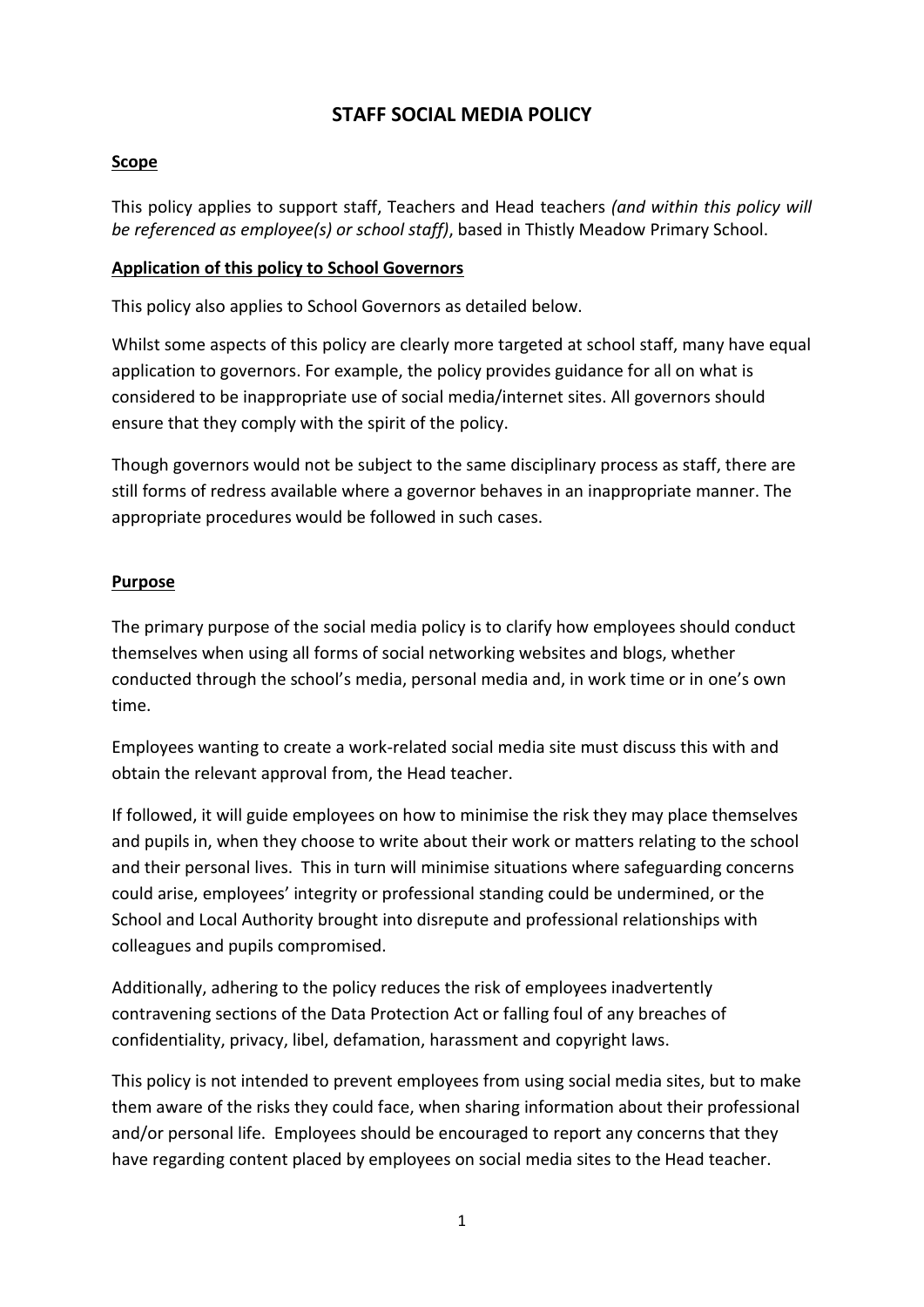Social media can be defined as websites and applications that enable users to create and share content or to participate in social networking, resulting in a number of different activities.

These activities can include, but are not limited to:

- Maintaining a profile page on social / business networking sites such as Facebook, Twitter or LinkedIn
- Writing or commenting on a blog, whether it is your own or the blog of another person / informational site
- Taking part in discussions on web forums or message boards
- Leaving product or service reviews on business websites or customer review websites
- Taking part in online polls
- Uploading multimedia on networking sites such as Instagram and Tumblr
- Liking, re-tweeting and commenting on posts of your own, another person or other social media account

## **Employees**

- Employees are personally responsible for the content they publish on social media sites, including likes/re-tweets etc. Employees should assume that everything that is written is permanent and can be viewed by anyone at any time.
- Employees should assume that everything can be traced back to them personally as well as to their colleagues, the School and parents.
- To avoid any conflict of interest, employees should ensure that personal social networking sites are set at private and pupils are never listed as approved contacts. An exception to this may be if the child is the employee's own child, or relative.
- Information must not be posted that would disclose the identity of pupils.
- Employees must ensure content or links to other content does not interfere with their work commitments
- Pupils must not be discussed on social media sites.
- Photographs or videos of pupils or their homes must not be posted on social media sites.
- Employees should not post information on sites, e.g. photographs and videos that could bring the School or the Local Authority into disrepute.
- Employees must not represent their own views/opinions as being those of the School or the Local Authority.
- Potentially false or defamatory remarks towards the School, the Local Authority, employees, pupils, pupils' relatives, School or Local Authority suppliers and partner organisations should not be posted on social media sites.
- Employees must not either endorse or criticise service providers used by the School or the Local Authority or develop on-line relationships which create a conflict of interest.
- When posting on social media sites employees must observe the requirements of the Equality Act and the Human Rights Act and must not use any offensive, obscene, derogatory, discriminatory language which may cause embarrassment to School, the Local Authority, employees, pupils, pupils' relatives, Council suppliers and partner organisations.
- Employees must not divulge any information that is confidential to the School, the Local Authority or a partner organisation.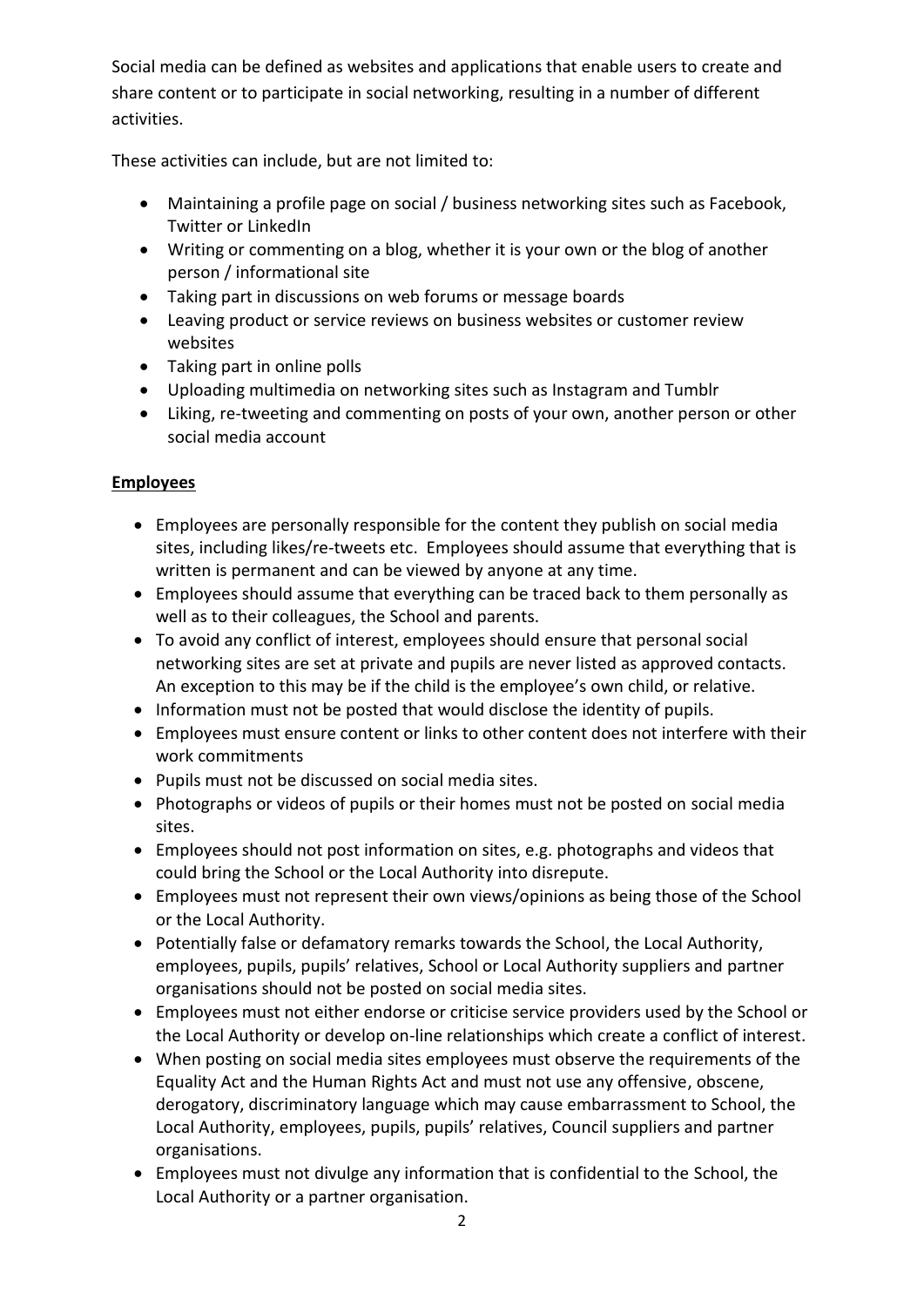- Employees must not upload, post, forward or post a link to any pornographic material (that is, writing, pictures, films and video clips of a sexually explicit or arousing nature);
- Employees must not upload, post, forward or post a link with regards to any other statement which is likely to create any liability (whether criminal or civil, and whether for you or us); or material in breach of copyright or other intellectual property rights, or which invades the privacy of any person.

This list is not exhaustive.

Employees should be aware that the use of social media sites in a manner contrary to this policy, including if others implicate you in a breach of any of the terms listed above may result in disciplinary action and in serious cases may be treated as gross misconduct, which itself could lead to summary dismissal.

# **Disciplinary**

Any instances of "cyber bullying" will initially be addressed under the Dignity at Work Policy and Procedure and may result in disciplinary action.

# **Social Media Security**

Employees should be mindful when placing information on social media sites that this information is visible to a large audience and could identify where they work and with whom, thereby increasing the opportunity for false allegations and threats. In addition it may be possible through social media sites for children or vulnerable adults to be identified, which could have implications for their security.

Furthermore there is the scope for causing offence or unintentionally causing embarrassment, for example if pupils find photographs of their teacher which may cause embarrassment and/or damage to their professional reputation and that of the School. In addition, it may be possible for other social media site users to identity where employees live, which could have implications for individual security.

Therefore, first and foremost consideration should be given to the information posted on social media sites and employees are advised to use appropriately the security settings on such sites in order to assist in limiting the concerns above.

Please see Appendix 1 – Facebook for school staff

## **Monitoring the use of social media websites**

Employees should be aware that any use of social media websites (whether or not accessed for work purposes) may be monitored and, where breaches of this policy are found, action may be taken under the Disciplinary Policy.

The School considers that valid reasons for checking an employee's internet usage include suspicions that the employee has: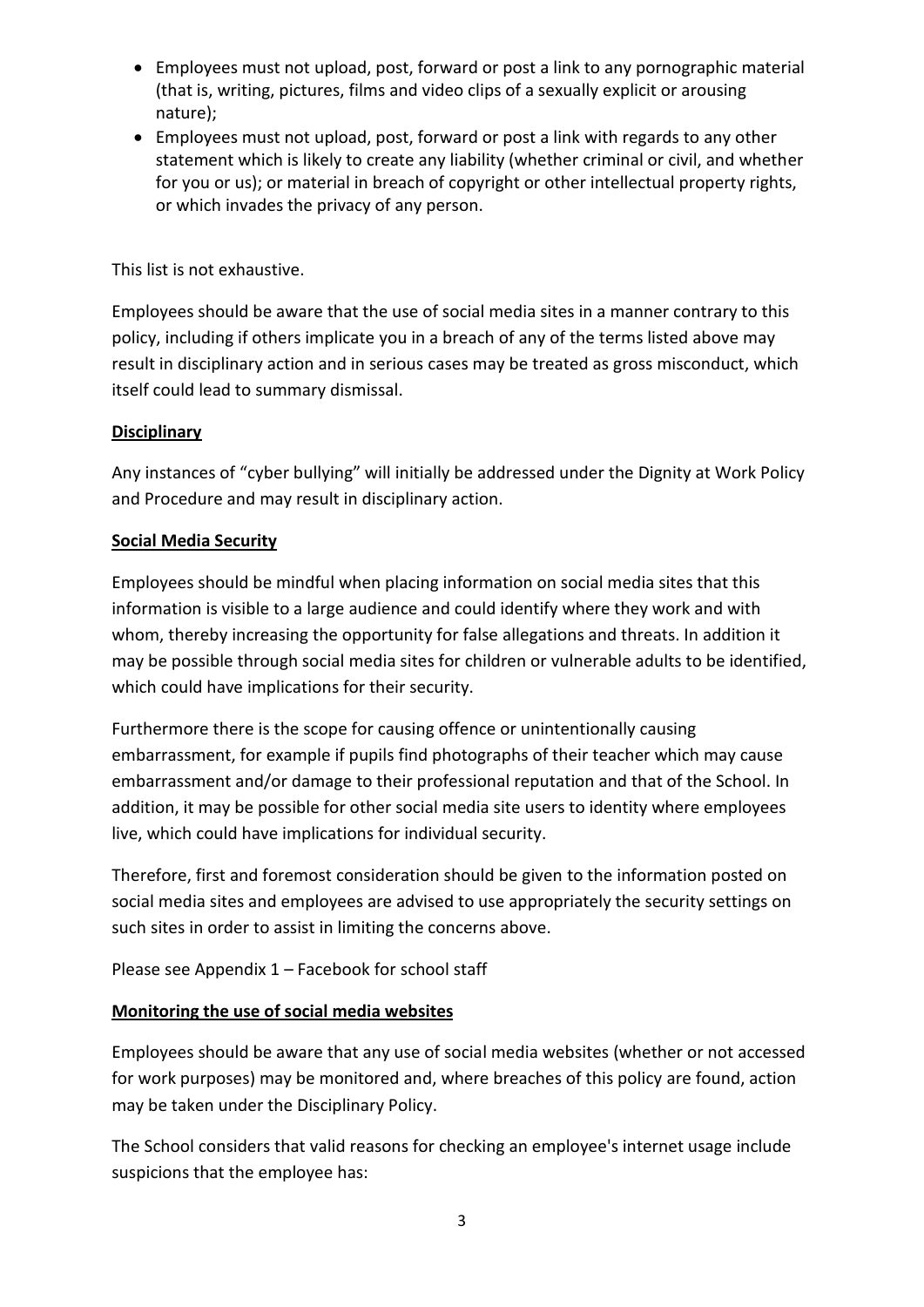- been using social media websites when he/she should be working; or
- acted in a way that is in breach of the rules set out in this policy.

# **Employee Groups/Networks**

Employee groups can be created on social media sites such as Facebook. Creators of these groups are responsible for monitoring the content of the site and ensuring that it is appropriate and not in breach of any of the terms in this policy.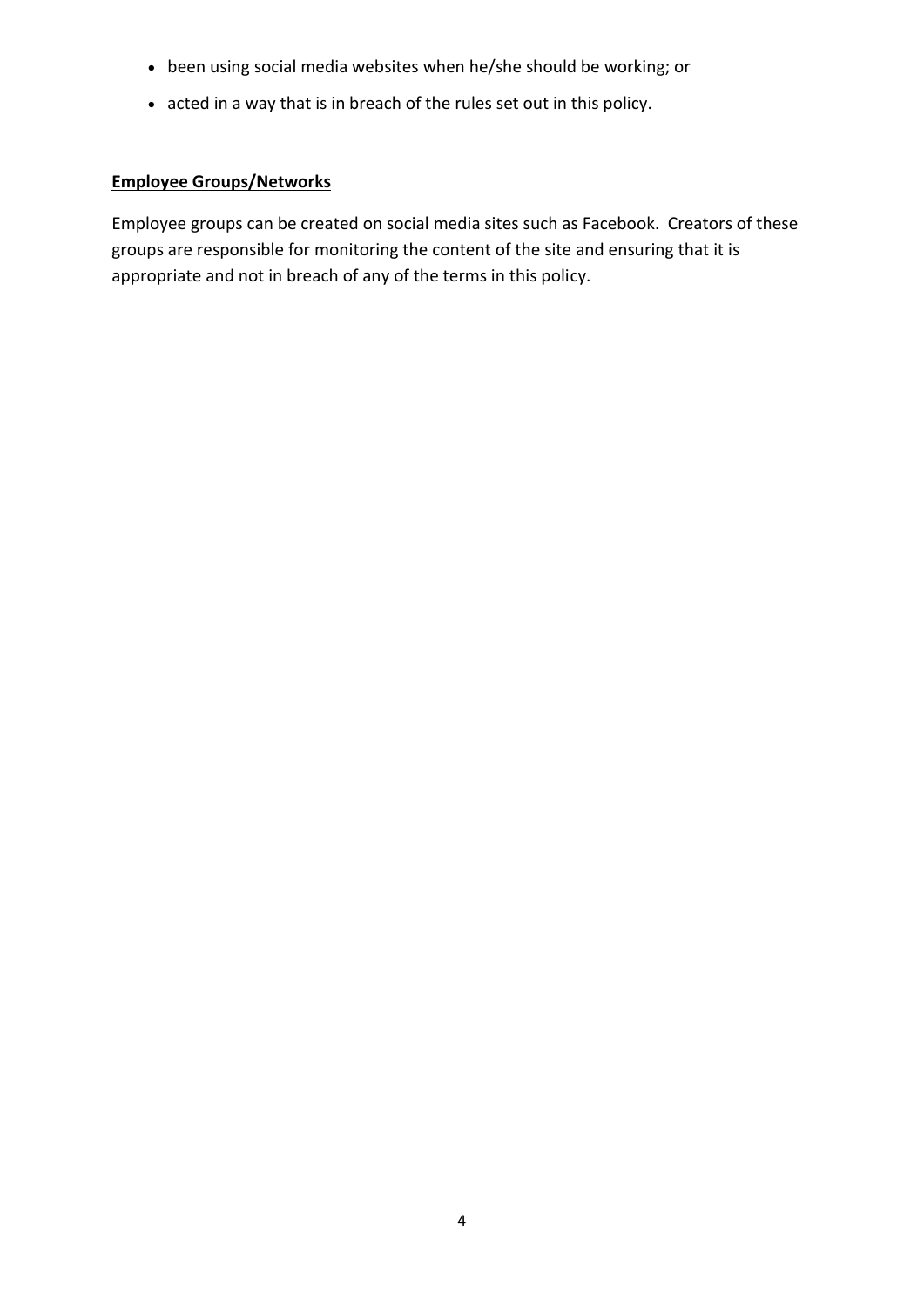## **Appendix 1 - Facebook for school staff.**

## **10 rules for school staff on Facebook**

- 1. Change your display name use your first and middle name, use a maiden name, or put your surname backwards instead
- 2. Change your profile picture to something unidentifiable, or if not, ensure that the image is professional
- 3. Be careful about tagging other staff members in images or posts
- 4. Don't accept friend requests from pupils on social media
- 5. Don't share anything publicly that you wouldn't be just as happy showing your pupils
- 6. Don't use social media sites during school hours
- 7. Don't make comments about your job, your colleagues, our school or your pupils online once it's out there, it's out there
- 8. Don't associate yourself with the school on your profile (e.g. by setting it as your workplace, or by 'checking in' at a school event)
- 9. Don't link your work email address to your social media accounts. Anyone who has this address (or your personal email address/mobile number) is able to find you using this information
- 10. Consider uninstalling the Facebook app from your phone. The app recognises Wi-Fi connections and makes friend suggestions based on who else uses the same Wi-Fi connection (such as parents or pupils)

#### **Check your privacy settings**

- Change the visibility of your posts and photos to **'Friends only'**, rather than 'Friends of friends'. Otherwise, pupils and their families may still be able to read your posts, see things you've shared and look at your pictures if they're friends with anybody on your contacts list
- Don't forget to check your **old posts and photos** go t[o bit.ly/2MdQXMN](https://www.facebook.com/help/iphone-app/236898969688346?helpref=uf_permalink) to find out how to limit the visibility of previous posts
- The public may still be able to see posts you've **'liked'**, even if your profile settings are private, because this depends on the privacy settings of the original poster
- **Google your name** to see what information about you is visible to the public
- Prevent search engines from indexing your profile so that people can't **search for you by name** go t[o bit.ly/2zMdVht t](https://www.facebook.com/help/124518907626945?helpref=faq_content)o find out how to do this
- Remember that **some information is always public**; your display name, profile picture, cover photo, user ID (in the URL for your profile), country, age range and gender

### **What do to if…**

### **A pupil adds you on social media**

In the first instance, ignore and delete the request. Block the pupil from viewing your profile

Check your privacy settings again, and consider changing your display name or profile picture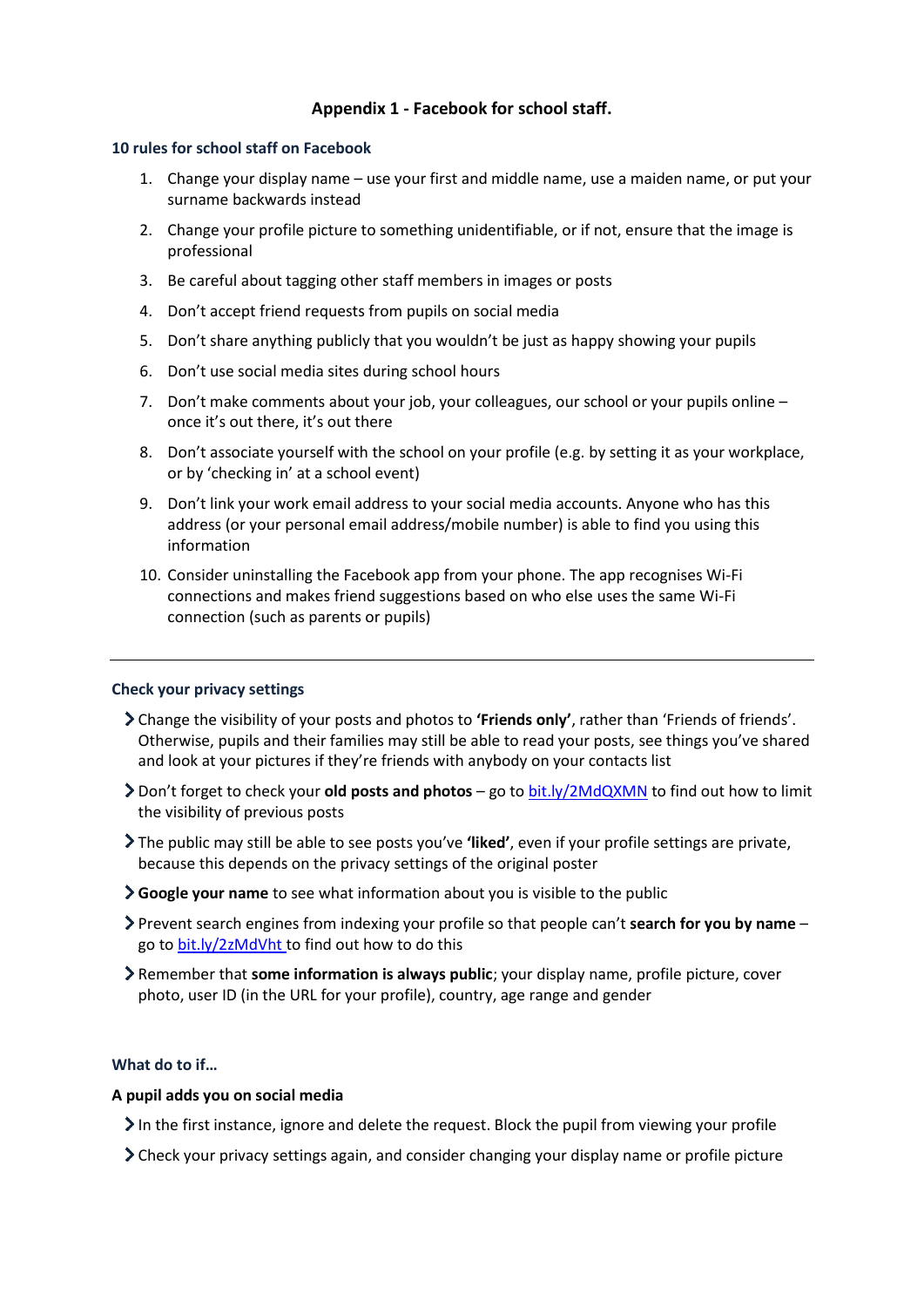If the pupil asks you about the friend request in person, tell them that you're not allowed to accept friend requests from pupils and that if they persist, you'll have to notify senior leadership and/or their parents. If the pupil persists, take a screenshot of their request and any accompanying messages

Notify the senior leadership team or the head teacher about what's happening

## **A parent adds you on social media**

It is at your discretion whether to respond. Bear in mind that:

- Responding to one parent's friend request or message might set an unwelcome precedent for both you and other teachers at the school
- Pupils may then have indirect access through their parent's account to anything you post, share, comment on or are tagged in
- $\triangleright$  If you wish to decline the offer or ignore the message, consider drafting a stock response to let the parent know that you're doing so

## **You're being harassed on social media, or somebody is spreading something offensive about you**

- **Do not** retaliate or respond in any way
- Save evidence of any abuse by taking screenshots and recording the time and date it occurred
- Report the material to Facebook or the relevant social network and ask them to remove it
- If the perpetrator is a current pupil or staff member, our mediation and disciplinary procedures are usually sufficient to deal with online incidents
- If the perpetrator is a parent or other external adult, a senior member of staff should invite them to a meeting to address any reasonable concerns or complaints and/or request they remove the offending comments or material
- If the comments are racist, sexist, of a sexual nature or constitute a hate crime, you or a senior leader should consider contacting the police